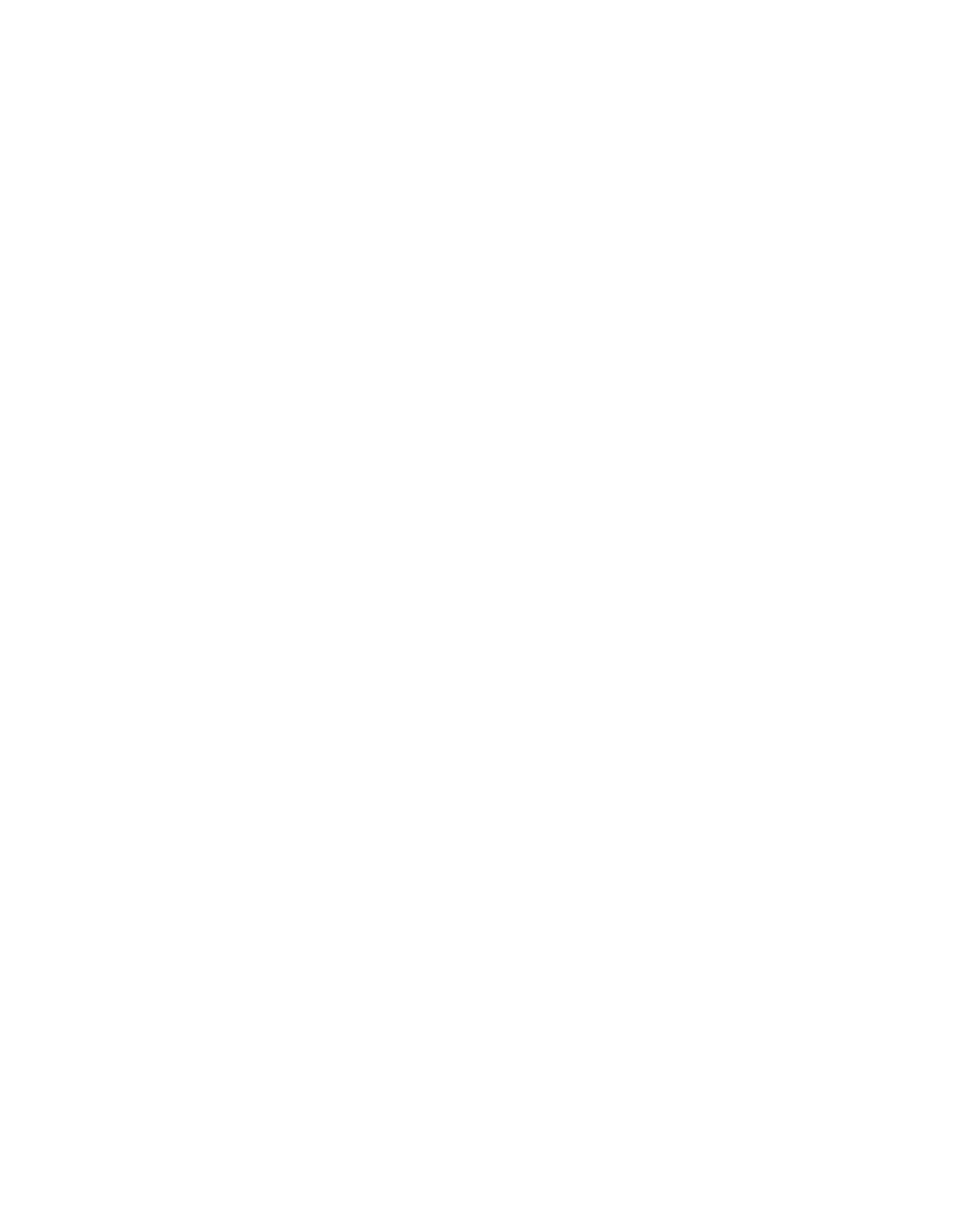## **Acknowledgements**

#### **City Council**

Nancy McNally, Mayor Faith Winter, Mayor Pro Tem Herb Atchison Bob Briggs Mark L. Kaiser Mary Lindsey Scott Major

#### **Planning Commission**

Donald Anderson Jim Boshert David Carpenter Mike Litzau Joe McConnell Richard Mayo Tracy Colling Lawrence Dunn Tracey Welch

#### **City Staff**

Brent McFall, City Manager Steve Smithers, Assistant City Manager Marty McCullough, City Attorney Susan Grafton, Economic Development Director John Carpenter, Director of Community Development Mac Cummins, Planning Manager Sarah Nurmela, Project Manager Sandy Malesky, GIS Coordinator Stephanie Ashmann, Planning Technician

#### **Project Consultants**

Bill Lee, Land Econ Citywide Economic Market Study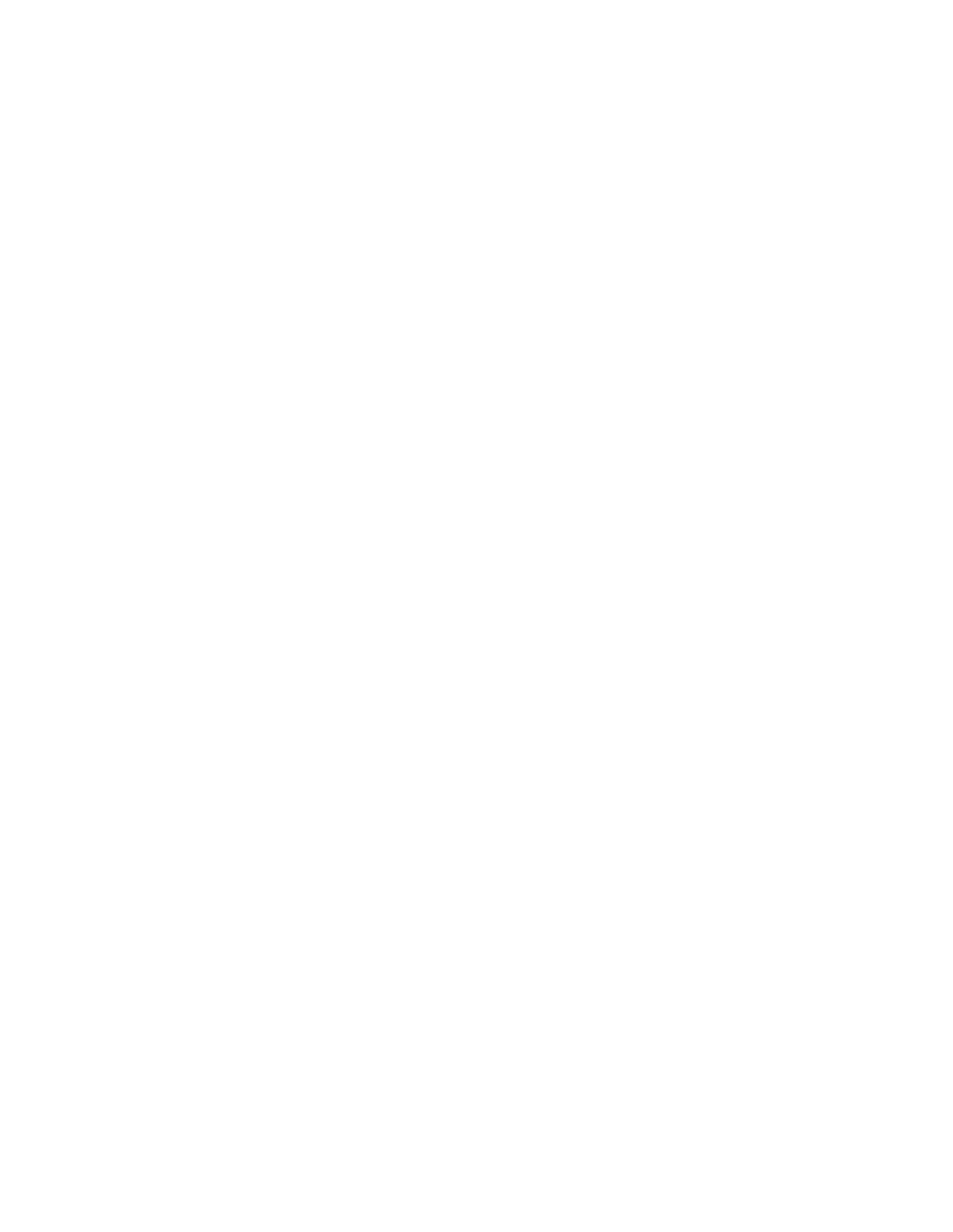## **Table of Contents**

|  | 1.1 |  |
|--|-----|--|
|  | 1.2 |  |
|  | 1.3 |  |
|  | 1.4 |  |
|  |     |  |
|  | 2.1 |  |
|  | 2.2 |  |
|  | 2.3 |  |
|  | 2.4 |  |
|  | 2.5 |  |
|  |     |  |
|  | 3.1 |  |
|  | 3.2 |  |
|  | 3.3 |  |
|  | 3.4 |  |
|  | 3.5 |  |
|  |     |  |
|  | 4.1 |  |
|  | 4.2 |  |
|  | 4.3 |  |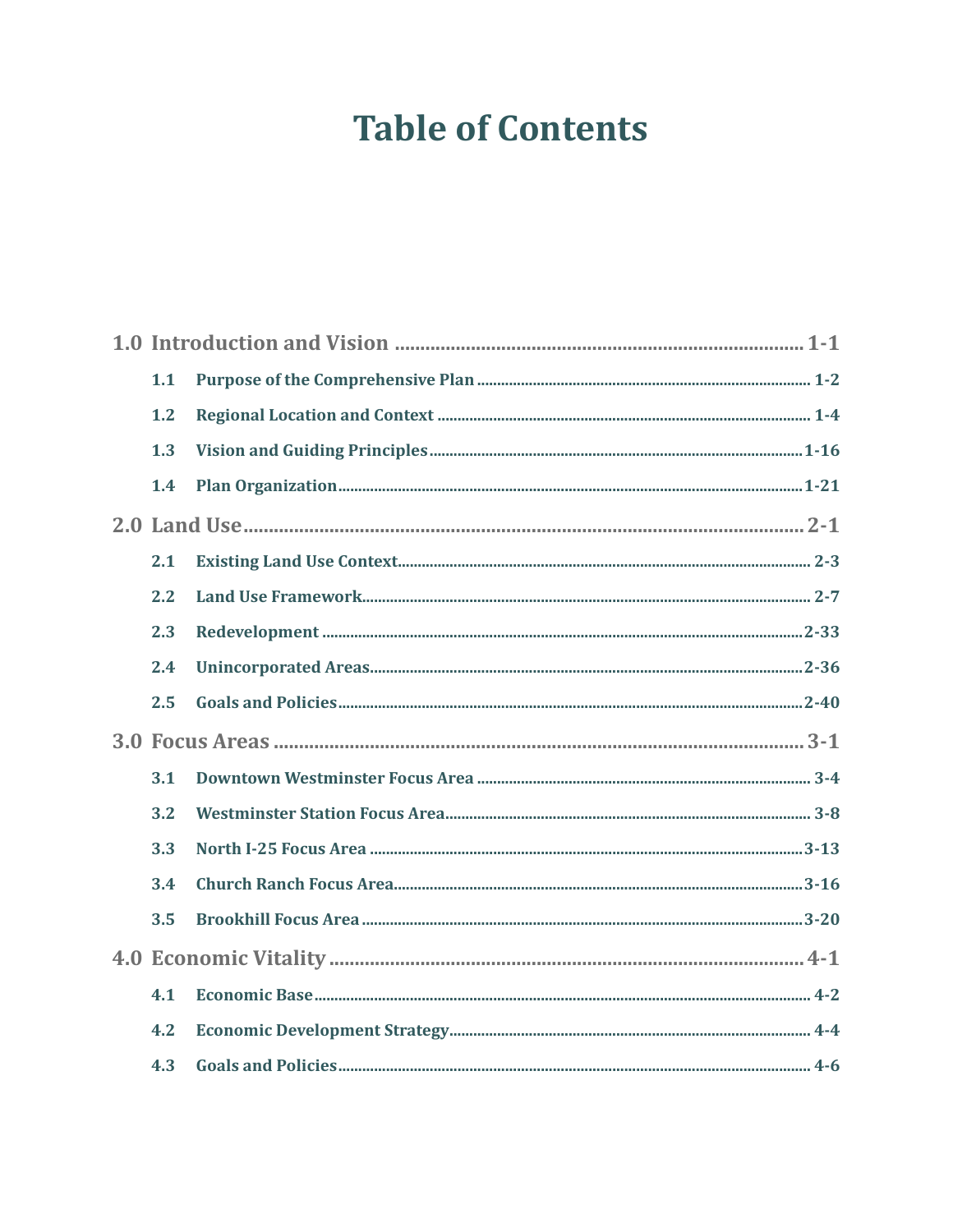| 5.1 |  |
|-----|--|
| 5.2 |  |
| 5.3 |  |
| 5.4 |  |
| 5.5 |  |
|     |  |
| 6.1 |  |
| 6.2 |  |
| 6.3 |  |
| 6.4 |  |
| 6.5 |  |
| 6.6 |  |
| 6.7 |  |
|     |  |
|     |  |
| 7.1 |  |
| 7.2 |  |
| 7.3 |  |
| 7.4 |  |
|     |  |
| 8.1 |  |
| 8.2 |  |
| 8.3 |  |
| 8.4 |  |
| 8.5 |  |
| 8.6 |  |
| 8.7 |  |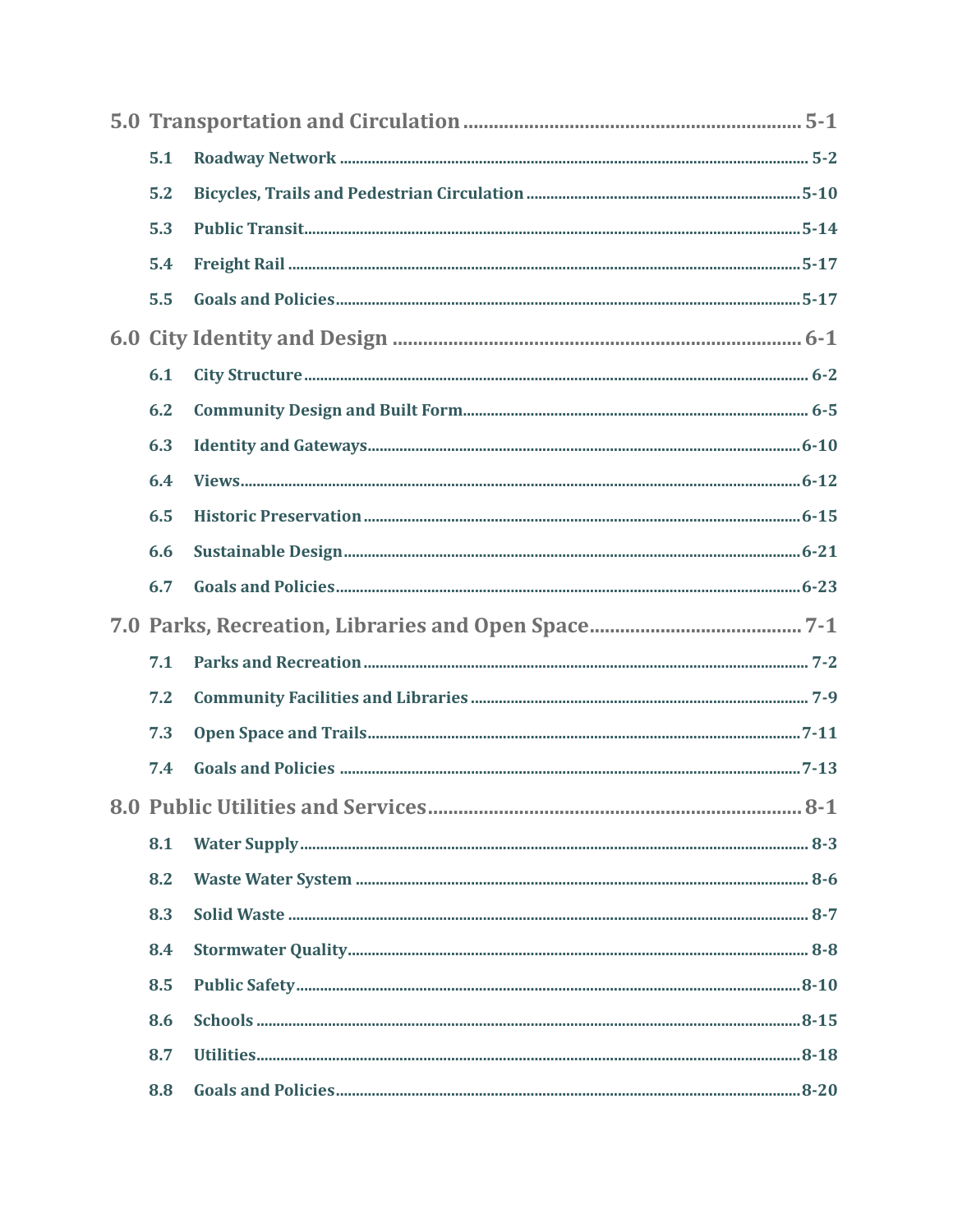| 9.1               |                                                                                   |  |  |
|-------------------|-----------------------------------------------------------------------------------|--|--|
| 9.2               |                                                                                   |  |  |
| 9.3               |                                                                                   |  |  |
| 9.4               |                                                                                   |  |  |
| <b>Appendices</b> |                                                                                   |  |  |
|                   |                                                                                   |  |  |
|                   |                                                                                   |  |  |
|                   |                                                                                   |  |  |
|                   | <b>List of Tables</b>                                                             |  |  |
|                   |                                                                                   |  |  |
|                   | Table 4-1: Comparison of Denver Metro and Westminster Employment Composition. 4-3 |  |  |
|                   |                                                                                   |  |  |
|                   |                                                                                   |  |  |
|                   |                                                                                   |  |  |
|                   |                                                                                   |  |  |
|                   |                                                                                   |  |  |
|                   |                                                                                   |  |  |
|                   |                                                                                   |  |  |
|                   |                                                                                   |  |  |
|                   |                                                                                   |  |  |
|                   |                                                                                   |  |  |
|                   | Table 8-2: Projected Students and Accommodation in 2035 by District 8-17          |  |  |
|                   | <b>List of Charts</b>                                                             |  |  |
|                   |                                                                                   |  |  |
|                   |                                                                                   |  |  |
|                   |                                                                                   |  |  |